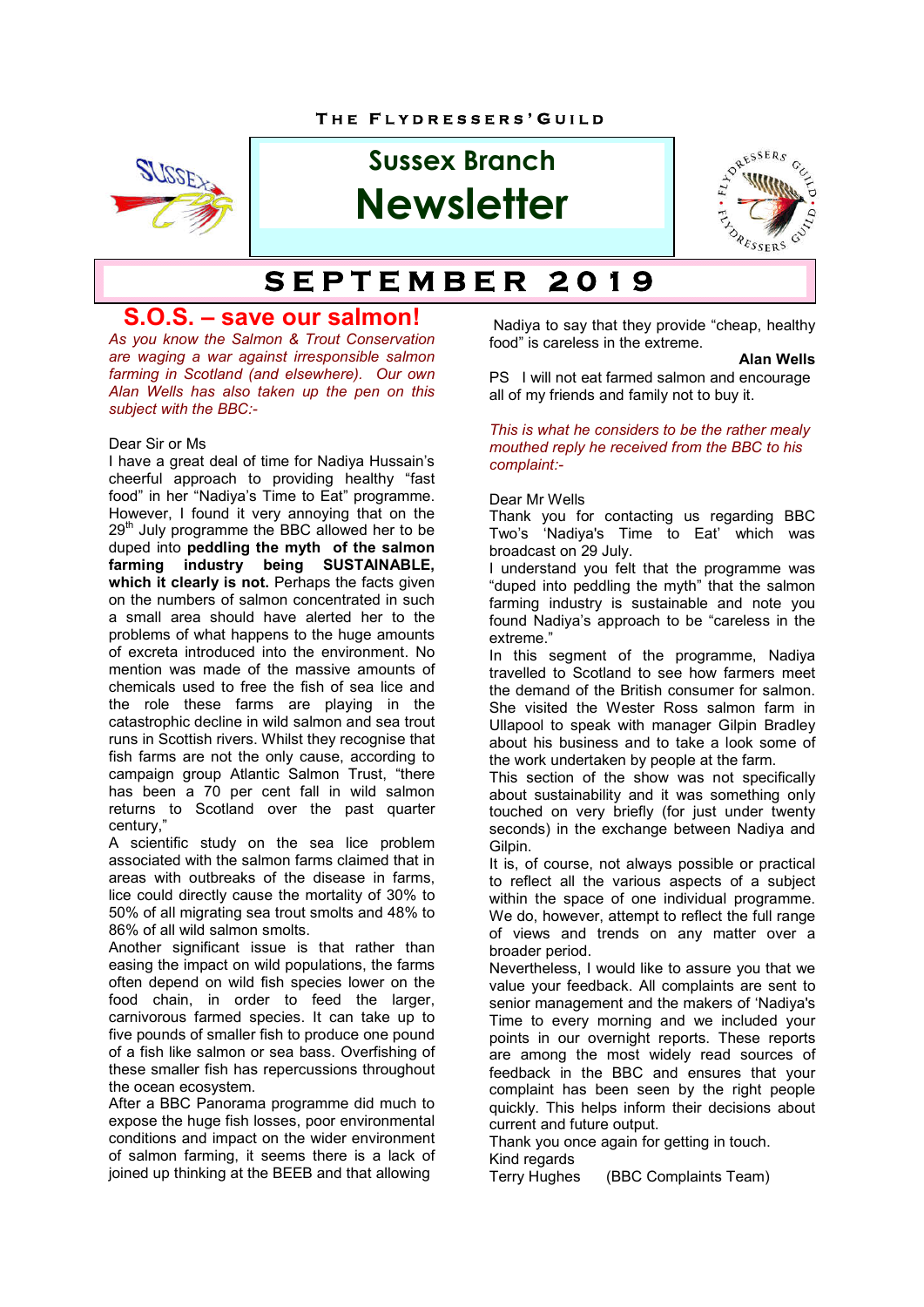## **Noake in Austria**

We have a couple of photos from Noake Akiba taken on her holiday in Austria – she must have smuggled her tackle in her luggage after al!





*Mei ghillies for Noake!*



*What a beautiful spot!*

## **AUTUMN AUCTION Thursday 17th October**

Regretfully, entries for this Autumn's auction are now closed as we already have a full catalogue. If you want to get ahead of the queue for the Spring Auction, you can download an entry form from the website www.sussexflydressers.org.uk or get one by ringing Roy on 01273 581519 or email fdgsussex@gmail.com .

# **Ray's Ramblings**

I feel very fortunate that I have such varied fishing throughout the year. At Arlington the season opens in late January or early February and with the water cold I usually start by fishing Boobies on a fast sinker. I know that some people decry this type of fishing but as long as it is within the rules of the fishery I see no harm in it. I remember a few seasons ago someone asking me what I was catching on and when I replied Boobies he said that he didn't fish like that. However a couple of weeks later I saw that same person happily fishing Boobies. It really is an effective method of fishing when the water is cold.

Of course if you get a nice mild day it's pleasant to get the floater on and fish a team of Buzzers. Weather conditions in March usually dictate which of the two methods is most likely to be successful and then we get into April and May when we can go boat fishing at both Arlington and Powdermill and fish in quiet surroundings and lovely scenery.

I know the fish at Bewl are generally larger but these days I find it's not a pleasant place to fish especially at weekends. From June through to September I generally fish the small clear stillwaters like Chalk Springs, John O'Gaunts , Chiphall and Holbury with occasional visits to Frensham and Meon Springs. On all of these by stalking you can see the reaction of the fish to the fly and I find seeing the white flash as the fish opens it's mouth to take the fly particularly satisfying.

From October through to January my main quarry is my favourite fish the Grayling on the Hampshire Chalk Streams with occasional visits to Moorhen, Duncton Mill, Coltsford Mill or Hazel Copse.

You may recall that last month I wrote about Laurence Catlow. I got his third book out entitled "That Strange Alchemy: Pheasants, Trout and a Middle Aged Man" Most of the book is about Pheasants and Trout but the chapter I found the most emotive was the one on his Springer Spaniels. I remember the Springer we had from a puppy. He was never happier than darting about in the woods putting up the occasional pheasant, chasing rabbits in the fields, swimming after the ducks at Bewl and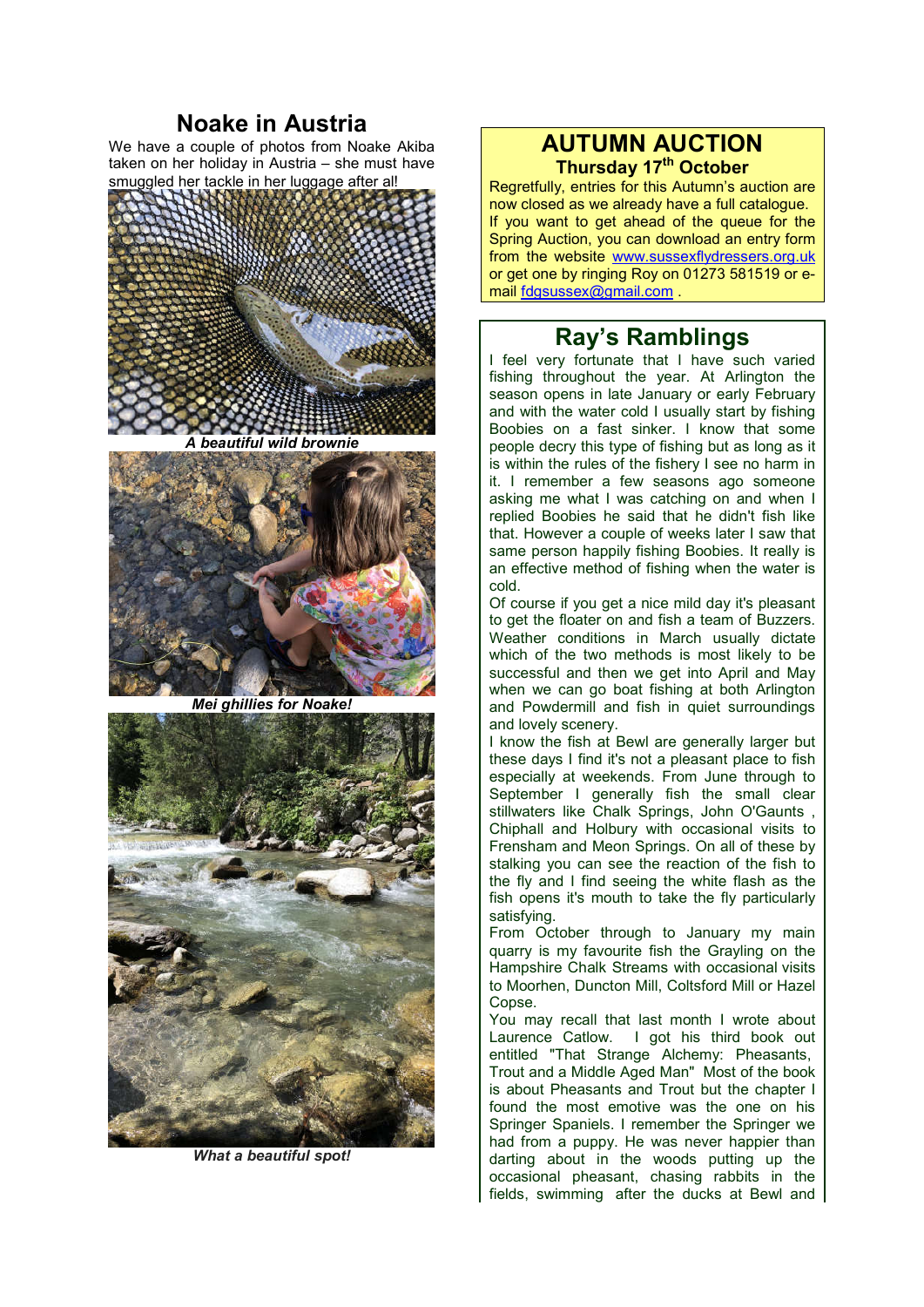being out in the garden when I was working lying patiently and never taking his eyes off me till I threw a biscuit for him to go and look for.

It was a sad day as Laurence describes when the morning came as he neared his thirteenth birthday after a spell of going off his food that he didn't want to get up and go for his walk and the vet came and after examining him performed the fatal act of mercy. I must admit that my eyes were full of tears when I lost what had become my best boy. Our present dog, a rescued Cocker Spaniel, doesn't like water, just watches the rabbits that we now have in the garden when he spends the occasional ten minutes out there and his favourite place is lying on the sofa.

#### *Ray Burt*

### *Chairman's Chat*

Once again, an awkward one. Expert Witness in a (possible) court case involving a government body and a large, international Consultant.

As far as I am concerned, it is an open and shut case but as someone once said "you would say that wouldn't you?". As far as I can see the only defence is to attack the credibility of the Expert Witness (me) which is never nice, although I am not exactly a shrinking violet (to put it mildly). So I can now look forward to a few days being cross examined by a member of the legal profession whose parents are single.

The case hinges on who is to blame for the collapse of a structure; the Designers, the Contractors or even the Client.

I will not give you my opinion now, as this could get me into trouble.

So let's just say, when I am struggling to get volunteers for shows etc., I often have other things on my mind.

*Tony W.*



## **CHALK SPRINGS**

#### **why it will always be special to me by Tony Harrison**

On 27<sup>th</sup> August, Darren Smith's 29 year association with Chalk Springs, first as manager and for the last 10 years as owner, finally came to a close and a number of regulars, including me, were there to say their personal farewells to Darren.

The good news is that Chalk Springs will continue as a trout fishery, with Ali, who has been there for 3½ years, now managing it. The lodge at the entrance to the fishery has been completely rebuilt, and now includes a ladies toilet. Then stock ponds are full of some fine fish for us to fish for, including some leviathans, and Ali has lots of plans and ideas for the future. So, if you have not been for while, it would be well worth giving it try.

Before continuing, I need to declare that I am biased – for the last 20 years Chalk Springs has been my fishery of choice. I love the gin-clear water and, when conditions are right, being able to see almost every fish in the four lakes. I love the fact that they can be really tricky to catch, in particular the fish of a lifetime. I love the fact that to do well here you need to fish differently to other Sussex fisheries.

It has to bre said that to begin with I found it really frustrating; I could catch fish there but it was never the leviathans that I had been trying for. All in all, it took me about a year to work it out (I was always a bit slow on the uptake!) – Chris Croucher worked it out in 2 or 3 visits! I found that if I retrieved my fly it would be intercepted by one of the normal sized rainbows (Steve Mustchin calls it "getting mugged"), just when the leviathan you were hoping to hook was showing interest.

So I taught myself to stalk by fishing mainly at close range and on the drop and lift. I tied flies with visible beads or features (tungsten) so that I could follow the fly to the bottom and back up again. If a fish that you did not want intercepted and took the fly, you don't strike. It took me ages to learn not to lift into the fish; however, if you do not strike and you are fishing on the drop, you will be amazed how quickly the fish spits out your fly. Those of us who fish for carp on the fly will have the same thing happen.

So, does it work? Well, I have only been flyfishing since around 1994, i.e. 25 years, and between 1994 and 2003 fished conventionally – i.e. casting and retrieving. I managed one Troutmaster Badge for a rainbow of 18½ lb from Blackwool Farm; however between 2004 and 2017 I managed a further 41Troutmaster Badges for some very special fish, 39 of which were caught at Chalk Springs, the other two being from Arlington and Duncton Mill.

So, I hold Chalk Springs in particular affection as it has fulfilled my fishing dreams many time over